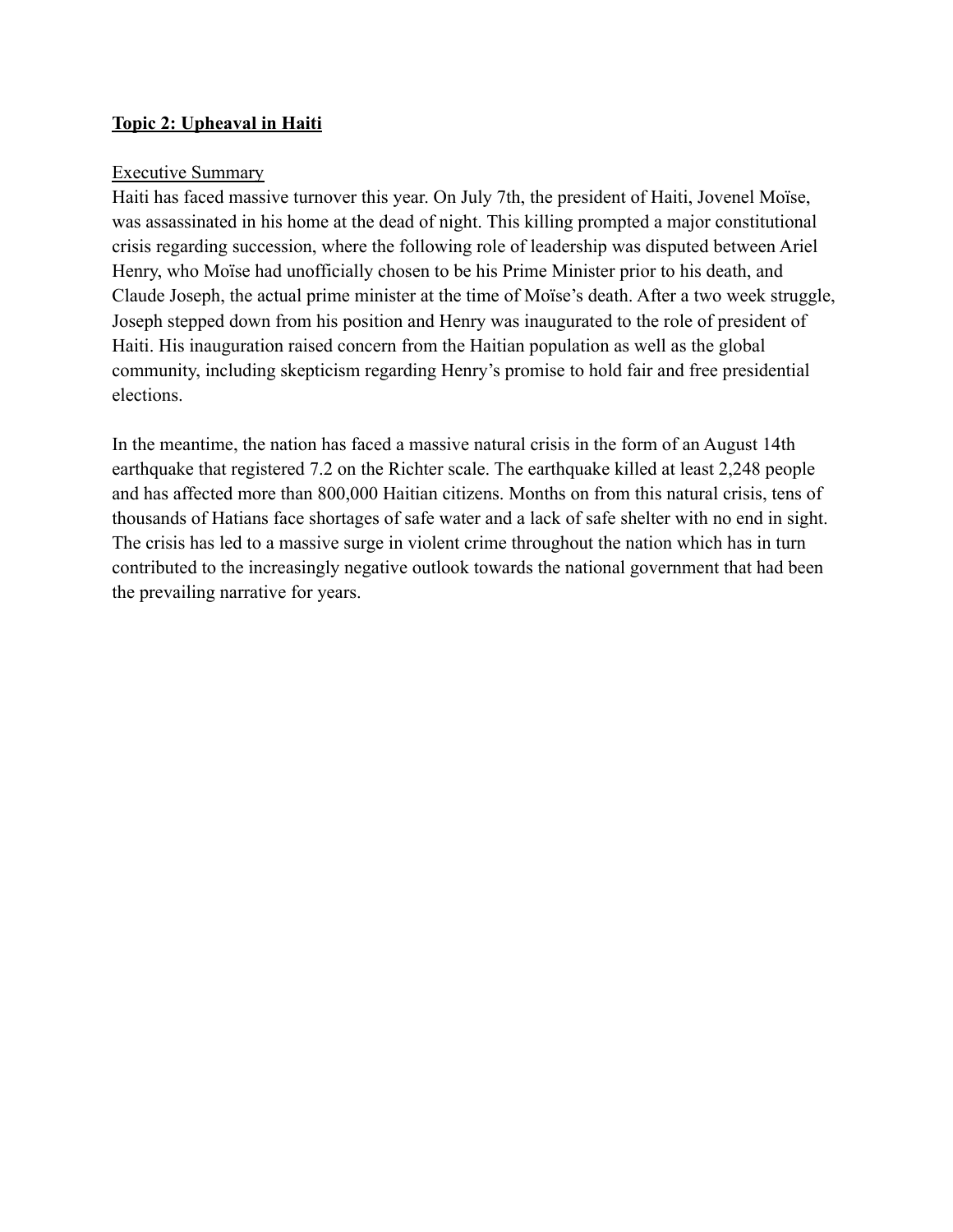### Topic History

Haiti has a long history of political instability, most recently involving coup d'etat attempts in 1958, 1988, 1989, 1991, and 2004. As such, national faith in the government has been relatively low in Haiti's history. In the years leading up to 2021, the nation has seen an unprecedented rise in fuel prices, in turn leading to mass protests and cries for President Moïse to resign over the course of several years.

Haiti's geographical location in the Caribbean is conducive to a vast number of natural disasters, including hurricanes, floods, droughts, landslides, and earthquakes. The impact of these natural disasters is exacerbated by the weak infrastructure, widespread socio-economic issues, and high population density, and as such, a natural disaster that takes place in Haiti may be exponentially more catastrophic than an equivalently powered one in a more developed nation. In addition, Haiti has very weak health infrastructure, and as a result, emergency situations from natural disasters often result in large-scale epidemiological breakouts in addition to the direct personal and property damage.

In 2021, both had massive impacts on national outlook. On July 7th, the president of Haiti, Jovenel Moïse, was assassinated in his home at the dead of night. This killing prompted a major constitutional crisis regarding succession, where the following role of leadership was disputed between Ariel Henry, who Moïse had unofficially chosen to be his Prime Minister prior to his death, and Claude Joseph, the actual prime minister at the time of Moïse's death. After a two week struggle, Joseph stepped down from his position and Henry was inaugurated to the role of president of Haiti. His inauguration raised concern from the Haitian population as well as the global community, including skepticism regarding Henry's promise to hold fair and free presidential elections.

In the meantime, the nation has faced a massive natural crisis in the form of an August 14th earthquake that registered 7.2 on the Richter scale. The earthquake killed at least 2,248 people and has affected more than 800,000 Haitian citizens. Months on from this natural crisis, tens of thousands of Hatians face shortages of safe water and a lack of safe shelter with no end in sight. The crisis has led to a massive surge in violent crime throughout the nation

These two major situations have together greatly contributed to the negative reception of the national government. Especially in the wake of further postponed elections, citizens are concerned about the democratic institutions of Haiti, whose function is critical to addressing such situations as the fallout of the serious earthquake.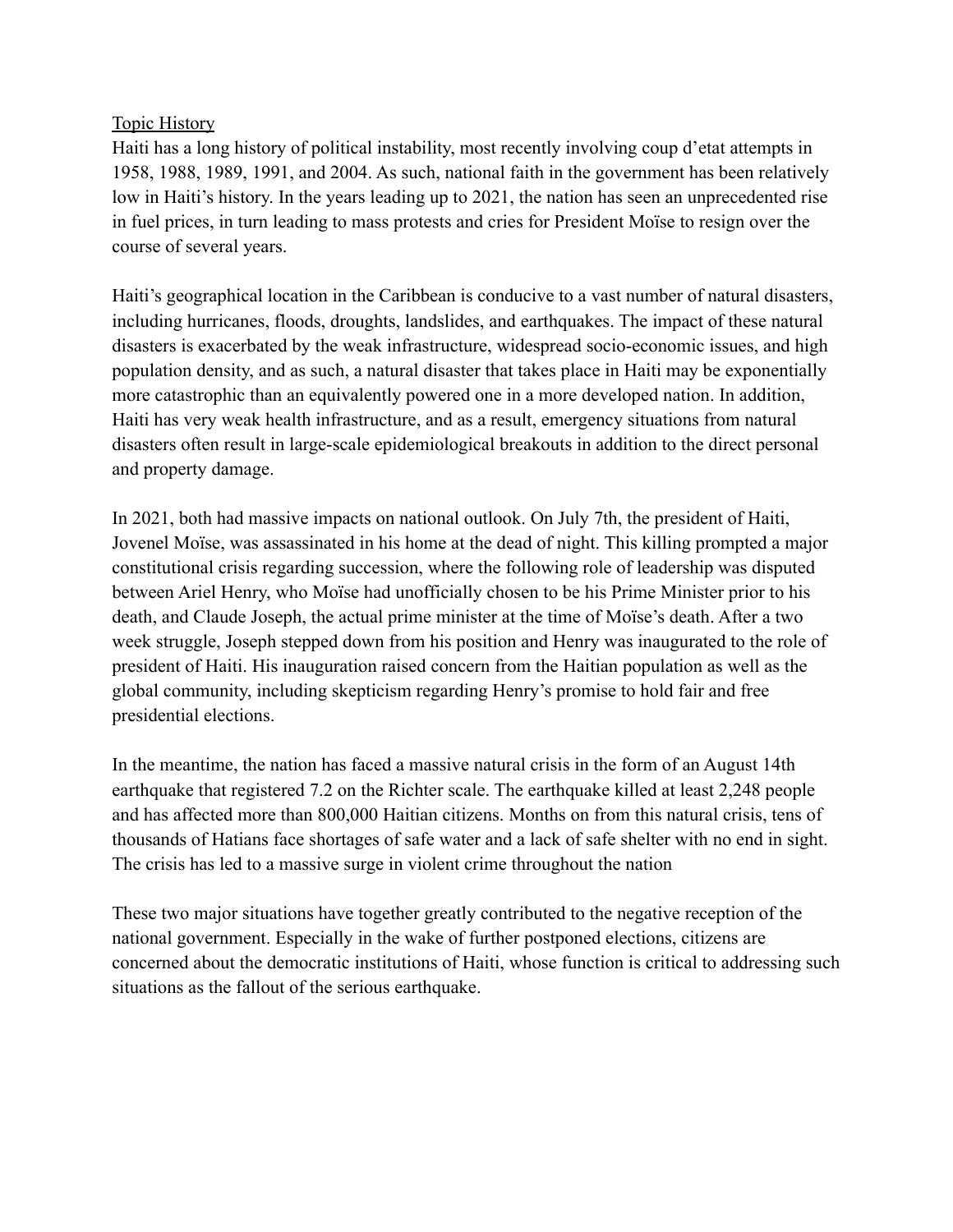Case Example

# Assassination of President Moïse

Nations across the world, as well as the United Nations Security Council itself, condemned the assassination and committed to working with the Hatian government to find Moïse's killers. The UNSC held a closed-door briefing for its member nations on the circumstances of the killing just days afterwards.

More interestingly, both the United Nations and the United States backed sitting Prime Minister Claude Joseph to succeed in the leadership until an election period later in the year. However, this decision drastically differed with the Hatian government's take — eight of the ten members of Hati's Senate decided that Ariel Henry should become the next president.